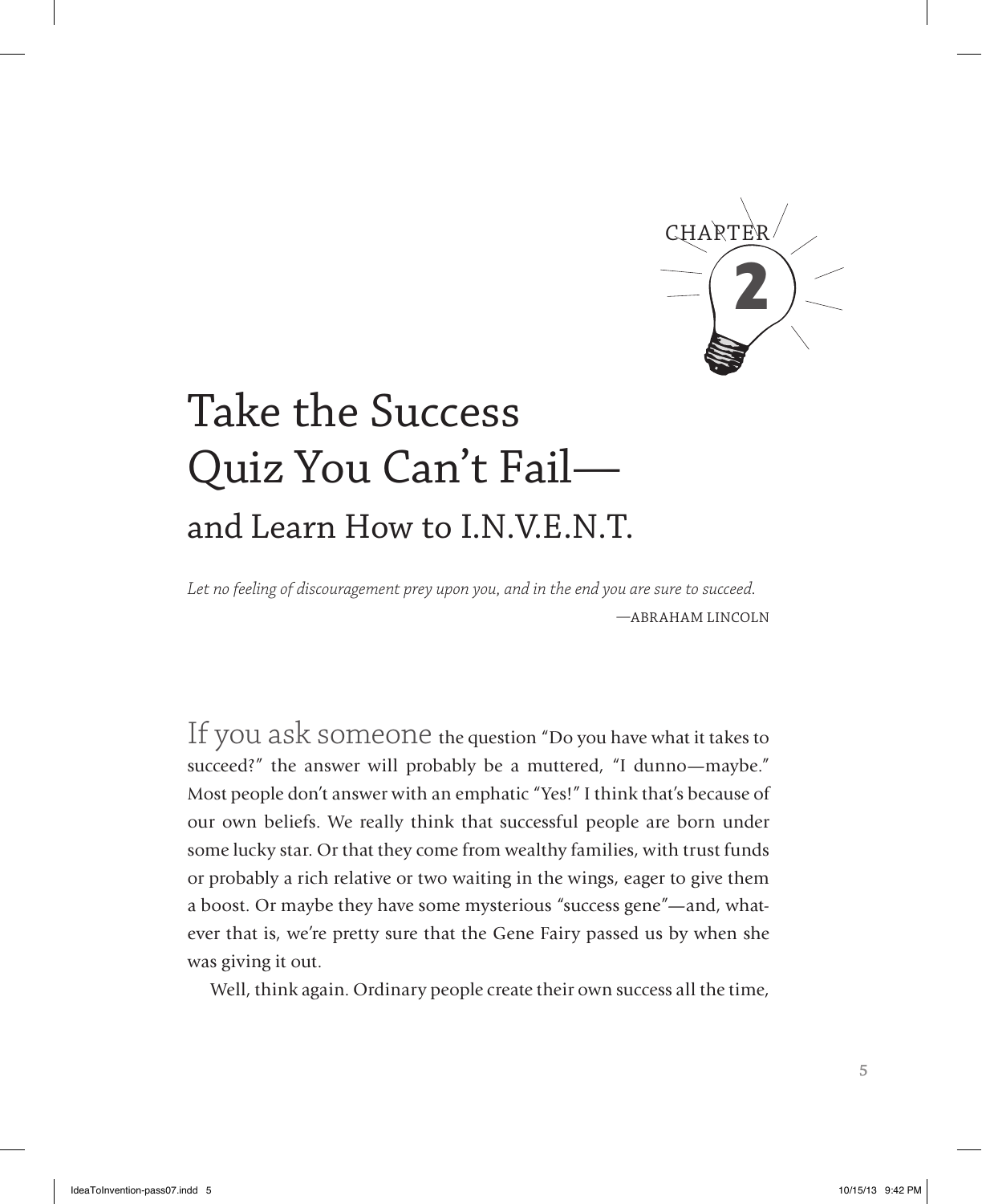

just the way I did, and believe me, I didn't have a trust fund, a wealthy uncle, or some success thing encoded in my DNA. I did it all myself, and so can you.

But first, I think we all need to define success for ourselves. So here's a good question to ask yourself: Who are my role models? Because even though we've been taught to think that it's all about millions of dollars and megadoses of power, that isn't always true; there are a lot of rich, powerful people out there who are just plain miserable, and part of success is living a more joyful life.

My favorite role models are women who were told they couldn't make it in a man's world but who did it anyway by following their passion. Julia Child, for instance, created a wonderful life by doing what she loved cooking French food—and empowering others to do it, too. And I love creative men who think outside the box; for instance, I was absolutely fascinated by the segments on Mister Rogers's television show for children about how things are made. In fact, I have to admit that even now that my children have outgrown him, I still watch him from time to time!

In my years as an inventor and entrepreneur, I've watched a lot of highly successful people complete their marathon run toward success. The journey rarely is a sprint. Real success can take time but, like a slow-growing tree, it creates real, sustainable beauty. And I've learned that the people who achieve joyful, long-lasting success have a lot in common with each other.

In fact, there seem to be six basic personality traits common to most, if not all, successful people, and if you have them, they are your best allies on the road to a vital, joy-filled, and successful life. Figuring this out was really great news—and I was so excited about it that I whipped up a fun quiz so you can see if you have those traits, and find out how strong they are in you.

Even better, this is a quiz you can't fail, since it's just a learning tool to help you see where your success quotient could use a little boost. Most of us could use some help here, which is why the following chapters are de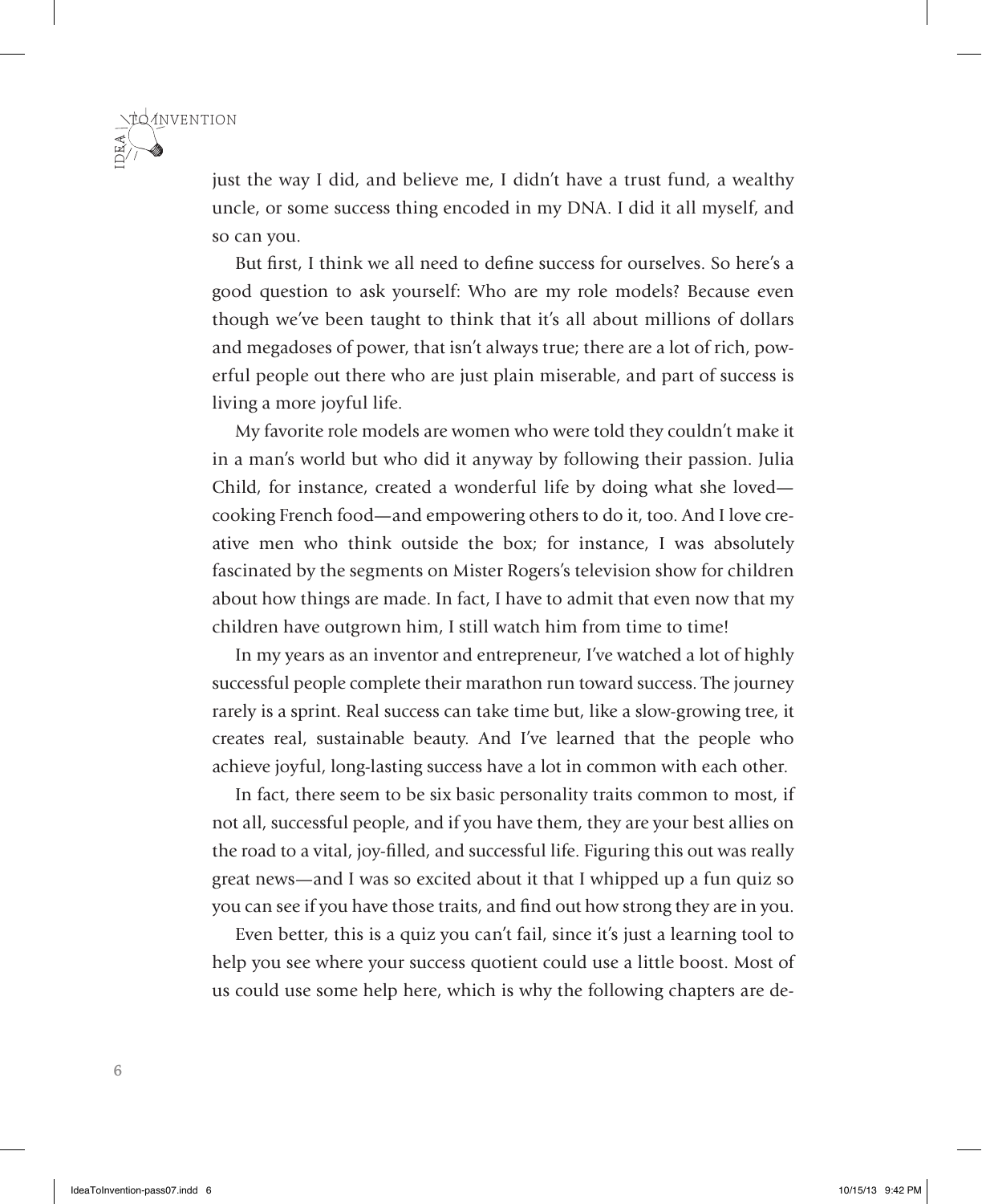signed to support you in getting your success traits really pumped up. Once your success traits are in good shape, you'll be well on your way to becoming the powerhouse you deserve to be and creating the life of creativity and independence you dream of living. With these six personality success traits on your side, anyone can learn how to I.N.V.E.N.T.!

It all starts with the quiz, so grab a pencil.

These are true/false questions. Give yourself one point for every "true" answer. Please try to be as honest as you can. Remember, it doesn't really matter how you score; this book is all about helping you to improve your success quotient!

## PART A: INQUISITIVE

TRUE FALSE

- $\Box$  I like to try new things; I dislike feeling that I'm in a rut.
- $\Box$  I approach life with curiosity—I can't wait to see what will happen next.
- $\Box$  I usually view problems as opportunities for coming up with solutions, or for learning something new.
- $\Box$  I'm mostly up for a challenge because I love to figure things out.
- ❑ ❑ I often notice ordinary household products that could use some improvement and wonder how I'd go about it.
- $\Box$  If I don't know the answer to something, I like to go online to find out—or look it up in a book, or ask a friend or an expert. I enjoy learning stuff.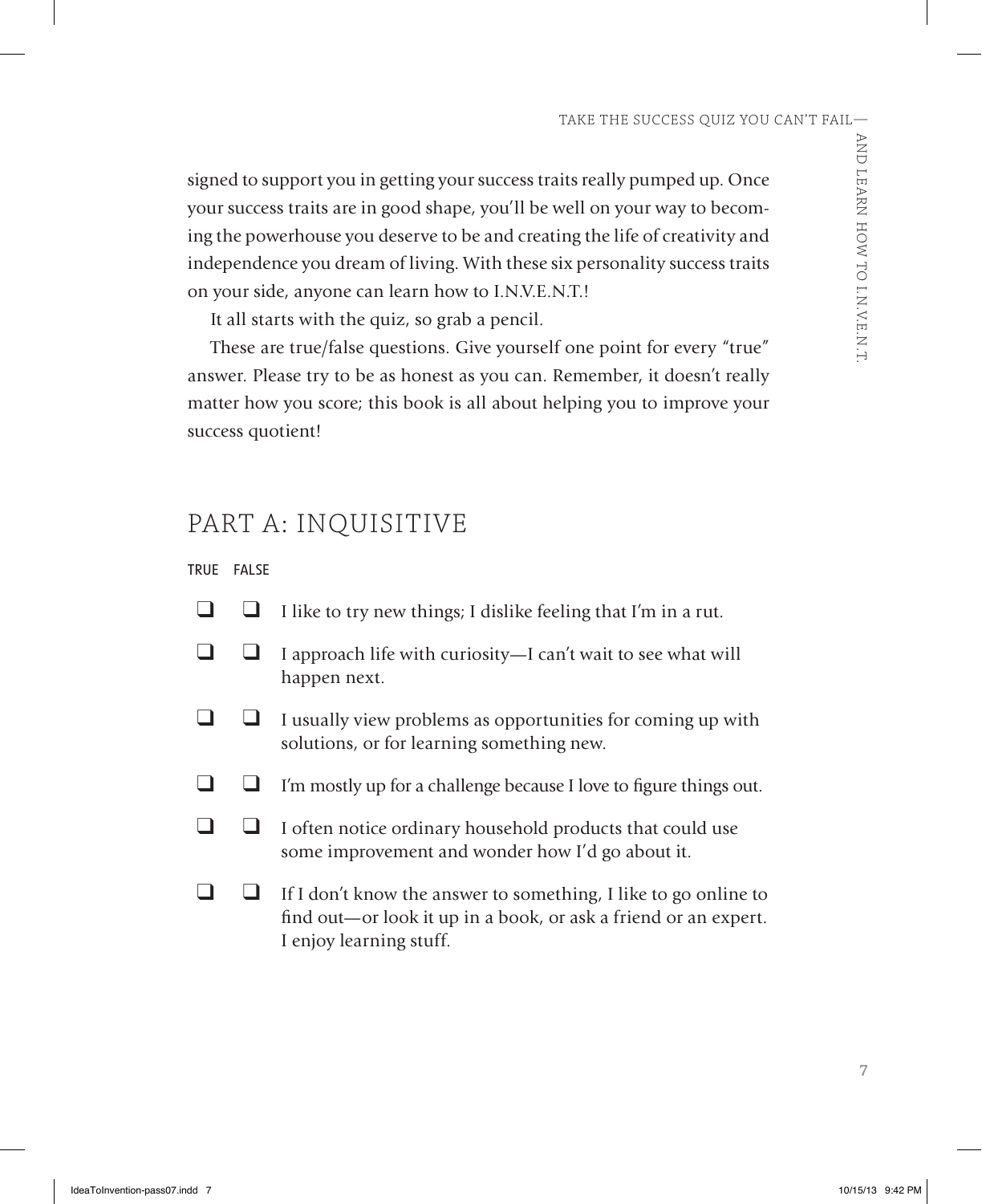

## PART B: NERVE

#### TRUE FALSE

- $\Box$  When I meet with criticism, I remind myself that I can learn something from it.
- ❑ ❑ I don't take rejection personally.
- $\Box$  I tend to have a fairly sturdy self-image: in general, I like myself.
- ❑ ❑ People tell me I'm pretty self-confident.
- $\Box$  I know I have something to offer.
- ❑ ❑ I'm not afraid to present my ideas to total strangers. After all, nothing ventured, nothing gained!

## PART C: VOICE

#### TRUE FALSE

- $\Box$  I'm not shy about speaking up in public.
- $\Box$  I think most people find me interesting and likable.
- $\Box$  When I talk, people really pay attention to me.
- ❑ ❑ I enjoy opportunities to share my thoughts and ideas.
- $\Box$  I don't need to be loud or pushy to be an effective communicator—people relate to me.
- $\Box$  I love to share my enthusiasm and passion with others.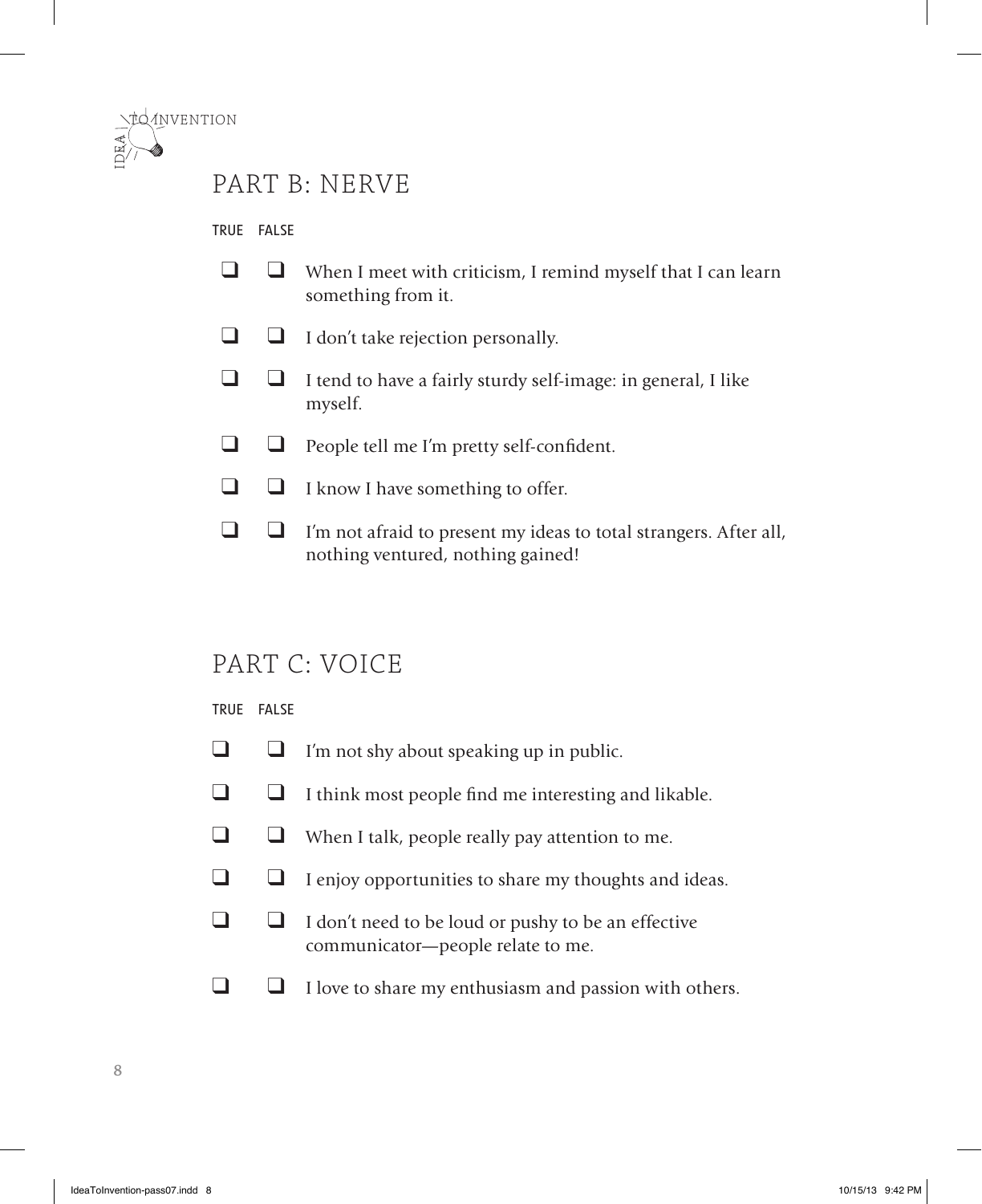#### Take the Success Quiz You Can't Fail—

# PART D: ENERGY

TRUE FALSE

- ❑ ❑ I tend to be a highly motivated person.
- ❑ ❑ If I get tired or downhearted, I know what to do to pick myself back up and recharge.
- $\Box$  I'm good at pacing myself.
- $\Box$  I am generally positive and optimistic.
- $\Box$  I usually have enough energy to do what I want to do.
- $\Box$  When I'm doing something I love, I feel absolutely filled with vitality.

# PART E: NOURISH

#### TRUE FALSE

- $\Box$  I love to be inspired and I know what lights me up.
- $\Box$   $\Box$  I'm good at imagining what I want to happen.
- ❑ ❑ I feel encouraged by others' success stories.
- ❑ ❑ I foster relationships that support my dreams, rather than spending time with people who rain on my parade.
- ❑ ❑ I know where to go and what to do to feel empowered.
- $\Box$  I get a lot of satisfaction whenever I accomplish something.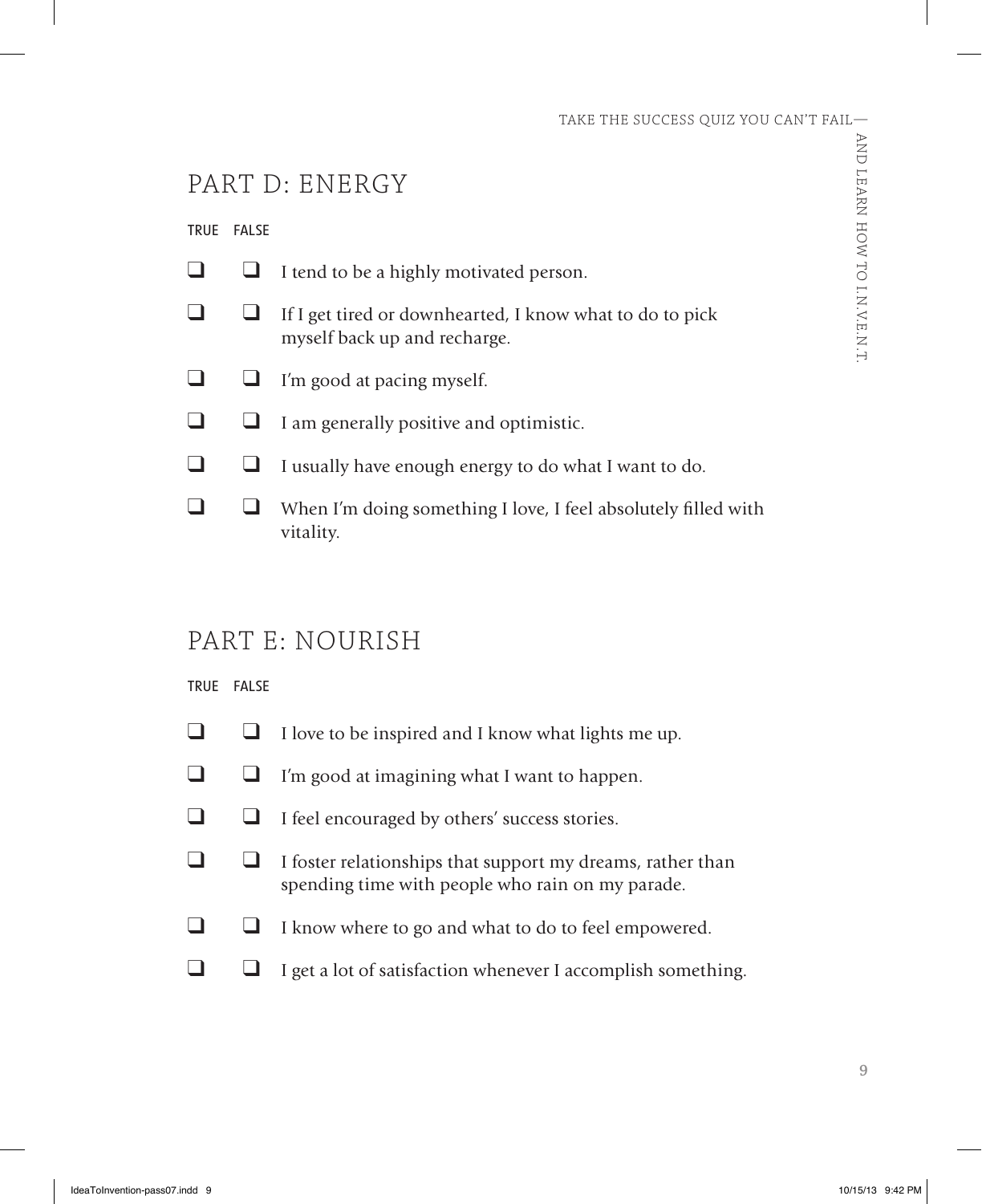

## PART F: TENACITY

#### TRUE FALSE

- $\Box$  Every time I hit a roadblock in my plans, I see it as an opportunity to rethink and go a different way.
- ❑ ❑ I think most people give up too easily. I don't.
- ❑ ❑ I don't mind revising outdated dreams. I'm smart enough to go on to a new idea rather than hitting my head against a brick wall or losing everything.
- $\Box$   $\Box$  Delays in reaching my goals are just a sign that I need to try harder.
- $\Box$  I love creative problem solving—it's fun for me.
- $\Box$  I don't have any specific time frame for achieving my objectives. It will take as long as it takes.

#### ANSWERS

Add 'em up and see how many points you have for each part.

## Part A: Inquisitive

Endless curiosity is one of the most important characteristics of an inventive and successful person.

- 0 Okay, don't worry, Chapter 3 will help.
- 1 There is always hope!
- 2 It's a start!
- 3 Not bad!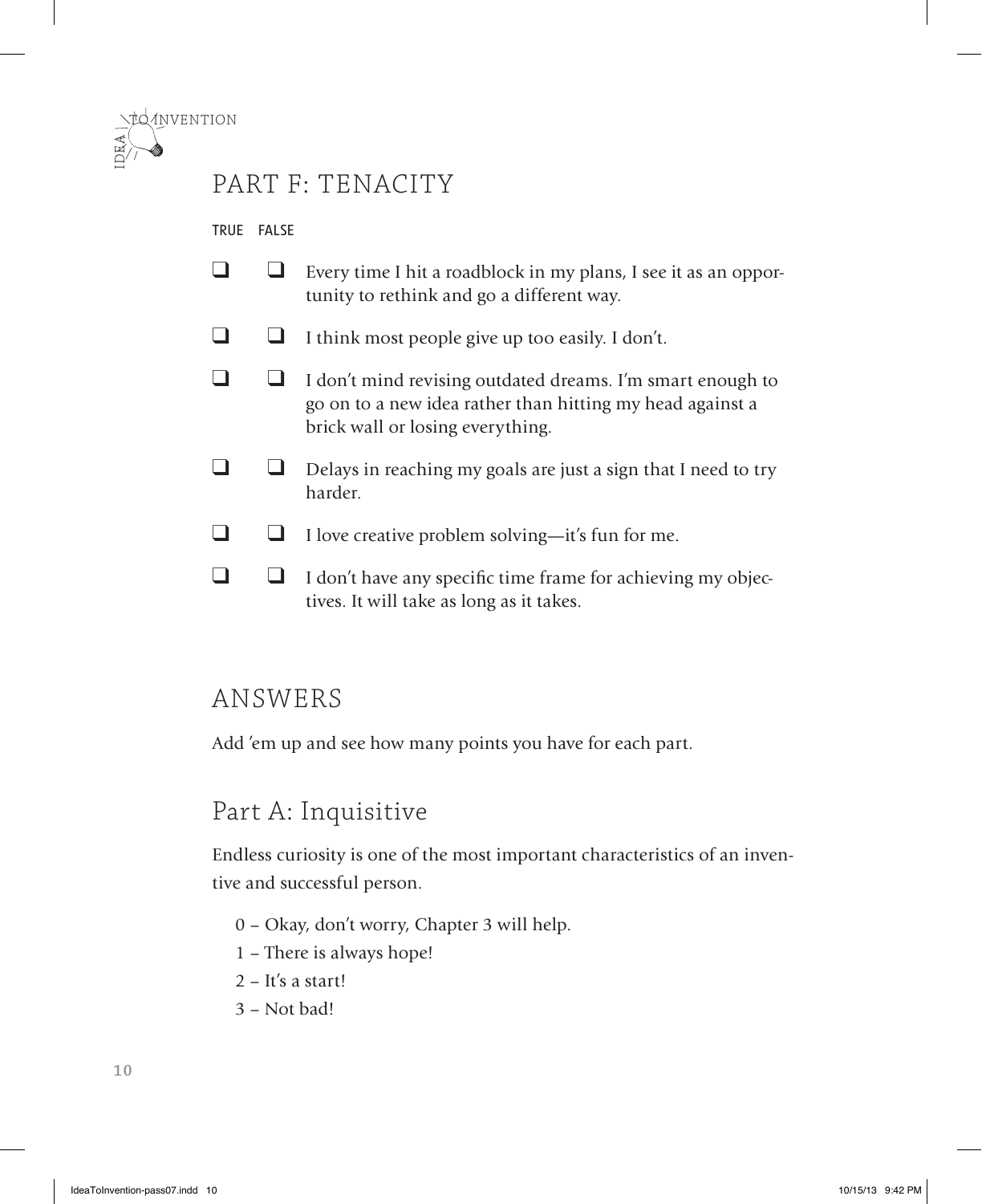Take the Success Quiz You Can't Fail—

- 4 Good!
- 5 Great!
- 6 Fabulous!

## Part B: Nerve

Having a sturdy self-image, and learning not to take rejection personally, is vital to success.

- 0 Don't panic; just read Chapter 4.
- 1 There is always hope!
- 2 It's a start!
- 3 Not bad!
- 4 Good!
- 5 Great!
- 6 Fabulous!

#### Part C: Voice

Knowing how to make yourself heard—and that doesn't mean yelling!—is crucial if you want to be successful.

- 0 You can learn how to be listened to. Chapter 5 will help you to develop a stronger voice.
- 1 There is always hope!
- 2 It's a start!
- 3 Not bad!
- 4 Good!
- 5 Great!
- 6 Fabulous!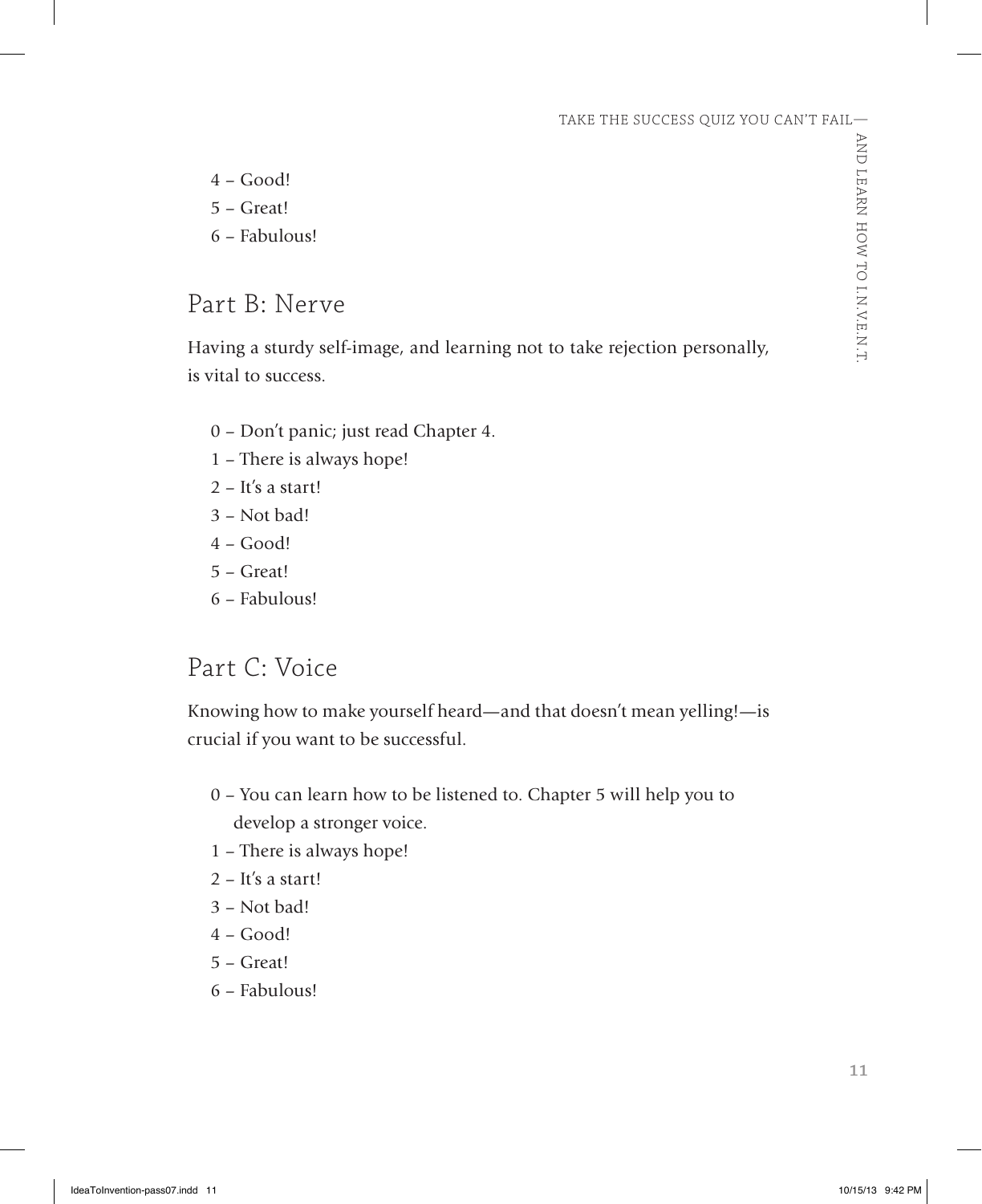

# Part D: Energy

Successful people know how to energize themselves—in fact, they get a lot of their vitality from doing what they love.

- 0 No problem; Chapter 6 will help to fire you up.
- 1 There is always hope!
- 2 It's a start!
- 3 Not bad!
- 4 Good!
- 5 Great!
- 6 Fabulous!

## Part E: Nourish

Knowing how to support your creative thinking by feeding your self, your life, and your imagination is a vital key to success.

- 0 Chapter 7 will show you how to feed your dreams.
- 1 There is always hope!
- 2 It's a start!
- 3 Not bad!
- 4 Good!
- 5 Great!
- 6 Fabulous!